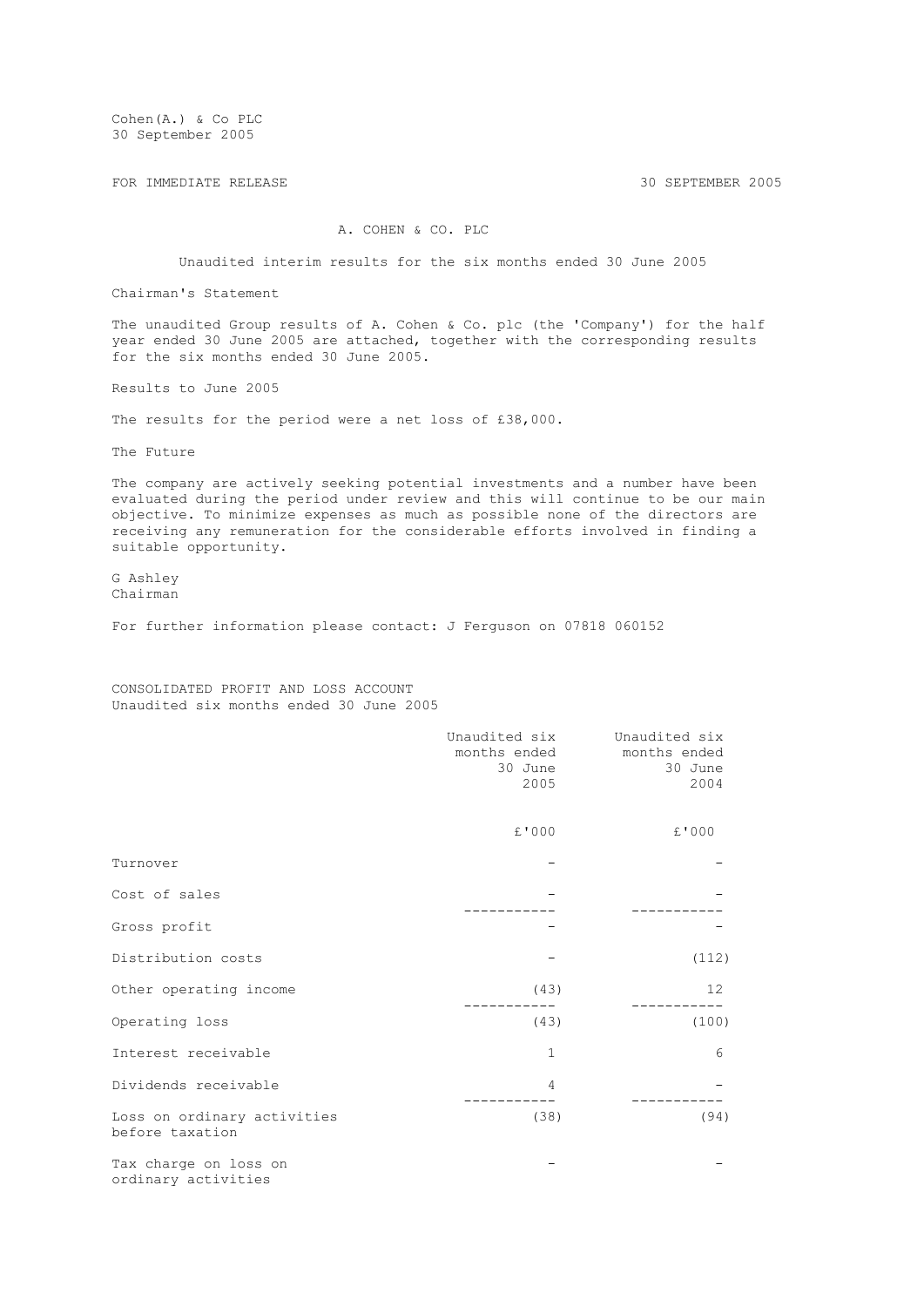|                                                                                                                                                                                                          | -----------                | -----------                                                                      |                                                                                                                                                                                                                                                                                                                                                                                                                                                                                                                                                                                                                                 |
|----------------------------------------------------------------------------------------------------------------------------------------------------------------------------------------------------------|----------------------------|----------------------------------------------------------------------------------|---------------------------------------------------------------------------------------------------------------------------------------------------------------------------------------------------------------------------------------------------------------------------------------------------------------------------------------------------------------------------------------------------------------------------------------------------------------------------------------------------------------------------------------------------------------------------------------------------------------------------------|
| Loss for the financial<br>period after taxation and<br>attributable to shareholders                                                                                                                      | (38)                       |                                                                                  | (94)                                                                                                                                                                                                                                                                                                                                                                                                                                                                                                                                                                                                                            |
| Losses per share (pence)                                                                                                                                                                                 | (0.25p)                    | -----------<br>(0.62p)                                                           |                                                                                                                                                                                                                                                                                                                                                                                                                                                                                                                                                                                                                                 |
| CONSOLIDATED BALANCE SHEET<br>Unaudited as at 30 June 2005                                                                                                                                               |                            | 30 June 30 June<br>2005                                                          | 2004<br>£'000 £'000                                                                                                                                                                                                                                                                                                                                                                                                                                                                                                                                                                                                             |
| Fixed assets<br>Tangible assets<br>Investments                                                                                                                                                           |                            | $\sim$ $-$<br>92 —                                                               | - 5<br>278<br>---------<br>283                                                                                                                                                                                                                                                                                                                                                                                                                                                                                                                                                                                                  |
| Current assets<br>Debtors<br>Cash at bank and in hand                                                                                                                                                    |                            | -------<br>8<br>33<br>. _ _ _ _ _ _ _ _                                          | - 12<br>151<br>_________<br>163                                                                                                                                                                                                                                                                                                                                                                                                                                                                                                                                                                                                 |
| Creditors:<br>amounts falling due within one year                                                                                                                                                        |                            | . <u>.</u><br>---------                                                          | _________<br>$(73)$ (78)<br>----------                                                                                                                                                                                                                                                                                                                                                                                                                                                                                                                                                                                          |
| Net current (liabilities)/assets                                                                                                                                                                         |                            | (32)                                                                             | - 85<br>----------                                                                                                                                                                                                                                                                                                                                                                                                                                                                                                                                                                                                              |
| Total assets less current liabilities                                                                                                                                                                    |                            |                                                                                  | 60 368                                                                                                                                                                                                                                                                                                                                                                                                                                                                                                                                                                                                                          |
| Provisions                                                                                                                                                                                               |                            | (67)<br>=========       ========                                                 |                                                                                                                                                                                                                                                                                                                                                                                                                                                                                                                                                                                                                                 |
| Capital and reserves<br>Called up share capital<br>Capital redemption reserve<br>Share premium account<br>Revaluation reserve<br>Other reserves<br>Profit and loss account<br>Equity shareholders' funds |                            | =========<br>49<br>2<br>$\sim$ 100 $\mu$<br>386<br>(3, 476)<br>(7)<br>---------- | $(7)$ 368<br>$\begin{array}{cccccccccc} \multicolumn{2}{c}{} & \multicolumn{2}{c}{} & \multicolumn{2}{c}{} & \multicolumn{2}{c}{} & \multicolumn{2}{c}{} & \multicolumn{2}{c}{} & \multicolumn{2}{c}{} & \multicolumn{2}{c}{} & \multicolumn{2}{c}{} & \multicolumn{2}{c}{} & \multicolumn{2}{c}{} & \multicolumn{2}{c}{} & \multicolumn{2}{c}{} & \multicolumn{2}{c}{} & \multicolumn{2}{c}{} & \multicolumn{2}{c}{} & \multicolumn{2}{c}{} & \multicolumn{2}{c}{} & \multicolumn{2}{c}{} & \mult$<br>3,032 3,032<br>49<br>$\overline{2}$<br>$\sim$ $-$<br>386<br>(3, 101)<br>---------<br>368<br>$\qquad \qquad \dfrac{1}{1}$ |
| CONSOLIDATED CASH FLOW STATEMENT<br>Six months ended 30 June 2005                                                                                                                                        | Six months<br>30 June 2005 | ended<br>£'000 £'000 £'000 £'000                                                 | Six months<br>ended<br>30 June 2004                                                                                                                                                                                                                                                                                                                                                                                                                                                                                                                                                                                             |
| Net cashflow from operating activities                                                                                                                                                                   |                            | (37)                                                                             | 72                                                                                                                                                                                                                                                                                                                                                                                                                                                                                                                                                                                                                              |
| Returns on investments and<br>servicing of finance<br>Interest received<br>Dividends received                                                                                                            | 1<br>4<br>----             | 6                                                                                |                                                                                                                                                                                                                                                                                                                                                                                                                                                                                                                                                                                                                                 |
| Net cash inflow from returns on<br>investments and servicing of finance                                                                                                                                  |                            | 5<br>--------                                                                    | 6                                                                                                                                                                                                                                                                                                                                                                                                                                                                                                                                                                                                                               |
| (Decrease)/increase in cash                                                                                                                                                                              |                            | (32)                                                                             | 78                                                                                                                                                                                                                                                                                                                                                                                                                                                                                                                                                                                                                              |
|                                                                                                                                                                                                          |                            |                                                                                  |                                                                                                                                                                                                                                                                                                                                                                                                                                                                                                                                                                                                                                 |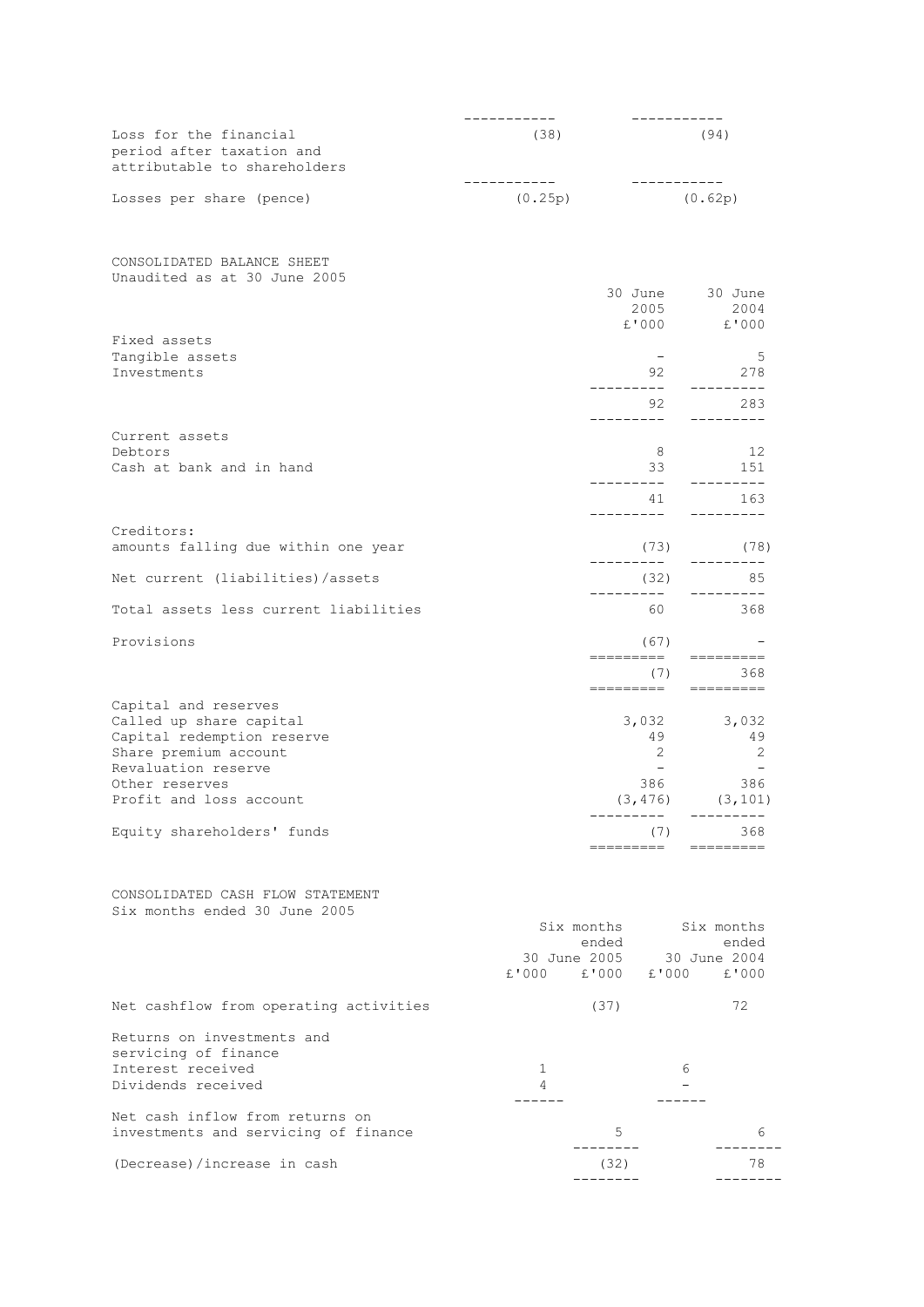## NOTES TO THE INTERIM RESULTS Unaudited six months ended 30 June 2005

1. Reconciliation of operating loss to net cash inflow from operating activities

|                                                     |    | Six months  | Six months   |
|-----------------------------------------------------|----|-------------|--------------|
|                                                     |    | ended       | ended        |
|                                                     |    | 30 June     | 30 June      |
|                                                     |    | 2005        | 2004         |
|                                                     |    | £'000       | £'000        |
| Operating loss                                      |    | (43)        | (100)        |
| Depreciation                                        |    |             | 3            |
| Net movement in working capital                     |    |             |              |
| Debtors                                             |    | 3           | 759          |
| Creditors                                           |    | 6           | (590)        |
| Provisions                                          |    | (3)         |              |
|                                                     |    |             |              |
| Net cash (outflow)/inflow from operating activities |    | (37)        | 72           |
|                                                     |    |             |              |
| 2. Cash flow statement: Analysis of net debt        |    |             |              |
|                                                     | At |             | At           |
|                                                     |    | $\sim$ $-1$ | $20 - 7 - 7$ |

|                          | 1 January | Cash  | 30 June |
|--------------------------|-----------|-------|---------|
|                          | 2005      | flow  | 2005    |
|                          | £'000     | £'000 | £'000   |
| Cash in hand and at bank | 65        | (32)  | 33      |
|                          |           |       |         |
|                          | 65        | (32)  | 33      |
|                          |           |       |         |

3. Cash flow statement: Reconciliation of net cash flow to movement in net debt

|                                                           |       | Six months<br>ended<br>30 June<br>2005 |             | Six months<br>ended<br>30 June<br>2004 |
|-----------------------------------------------------------|-------|----------------------------------------|-------------|----------------------------------------|
|                                                           | £'000 |                                        | £'000 £'000 | £'000                                  |
| Change in cash in the period                              | (32)  |                                        | 78          |                                        |
| Cash outflow from decrease<br>in debt and lease financing |       |                                        | 427         |                                        |
|                                                           |       |                                        |             |                                        |
| Change in net debt resulting from<br>cash flows           |       | (32)                                   |             | 505                                    |
| Movement in net debt in the period                        |       | (32)                                   |             | 505                                    |
| Net cash/(debt) at start of period                        |       | 65                                     |             | (353)                                  |
| Net cash at end of period                                 |       | 33                                     |             | 152                                    |